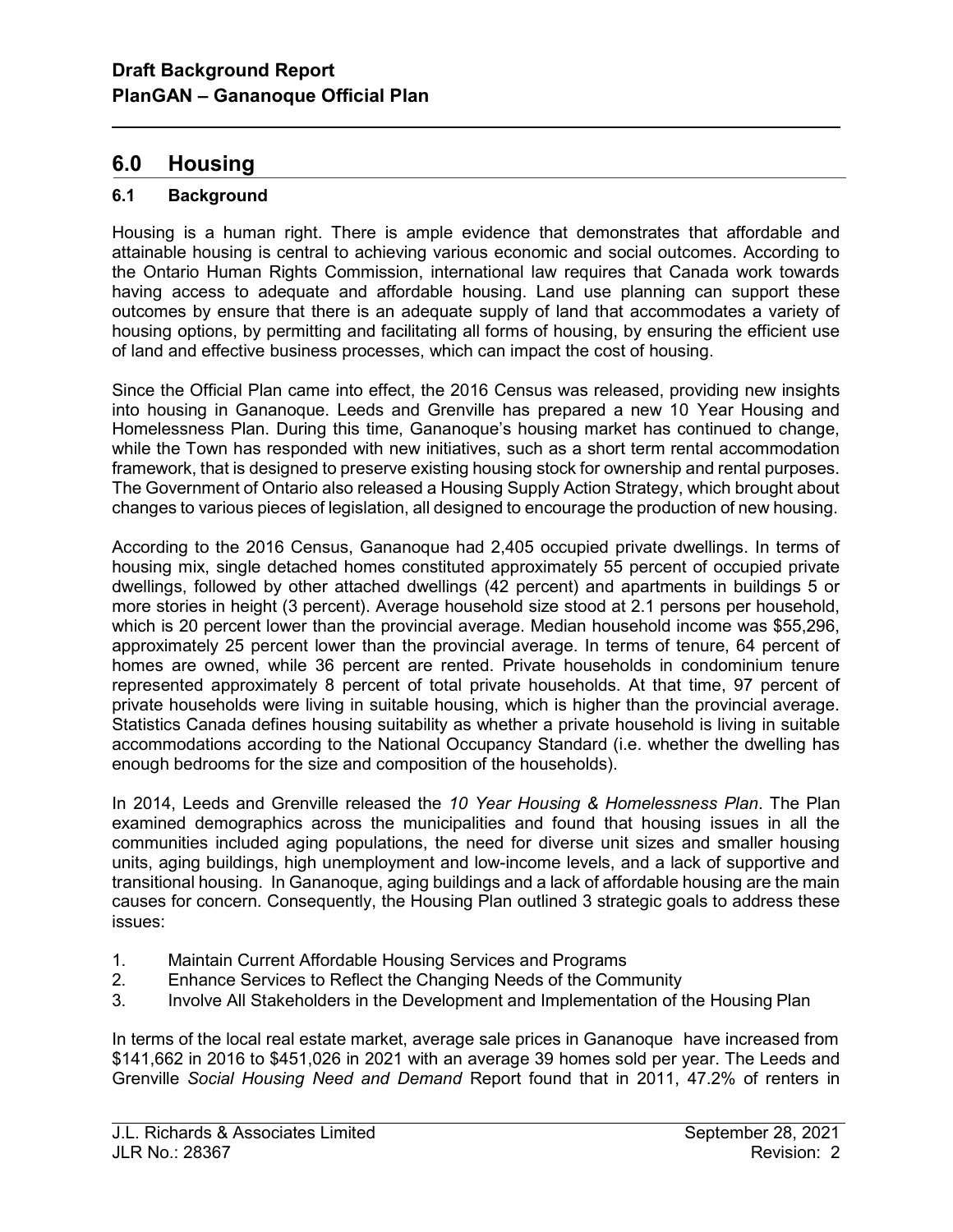Gananoque were spending over 30% of their household income on shelter costs. In comparison, the Canada Mortgage and Housing Corporation found that the provincial average in 2016 was 15% of renters spending over 30% of their household income on shelter costs.

In 2019, the Province of Ontario released More Homes, More Choice: Ontario's Housing Supply Action Plan and Bill 108, More Homes More Choice Act that were intended to increase the supply of housing and streamline the development approval process. In 2020, the Province of Ontario released an updated version of the Provincial Policy Statement, which updated provincial policies relating to housing, in line with the strategic intent of the Government's legislative change. These changes are described below.

### 6.2 The Land Use Planning Framework

6.2.1 The Planning Act

l

The Planning Act requires municipalities to have regard to the adequate provision of a full range of housing, including affordable housing, in carrying out their responsibilities under the Act. As described above, it also requires that municipal Official Plans contain policies and measures required to ensure the adequate provision of affordable housing.

Recent changes to the Planning Act have introduced two new "tools" – additional residential units and inclusionary zoning – designed to support the provision of adequate and affordable housing.

Section 16 (3) of the Act states that an Official Plan shall contain policies that authorize the use of additional residential uses by authorizing the use of two residential units in a detached house, semi-detached house or rowhouse; and the use of a residential unit in a building or structure ancillary to a detached house, semi-detached house or rowhouse. Ontario Regulation 299/19 establishes standards for additional residential units. It requires that each additional residential use shall have one parking space, unless exempted by the local municipal zoning by-law, and that the additional residential unit may be occupied by any person regardless of relationship or ownership.

Section 16 (4) and (5) of the Act establishes new requirements for the use of inclusionary zoning in either prescribed municipalities, protected major transit station areas, areas where a development permit system is adopted or established in response to a Ministerial Order. Inclusionary zoning is a new land use planning tool that is designed to increase the supply of affordable housing by requiring a percentage of units in new developments be affordable. Gananoque has a development permit system in place and is therefore eligible to use this new land use planning tool, subject to the creation an assessment report. Any decision to approve inclusionary zoning policies is not subject to appeal, except for the Minister.

#### 6.2.2 The Provincial Policy Statement

Policy 1.1.1 b) states that healthy, livable and safe communities are sustained by accommodating an appropriate affordable and market based range of residential types (including single-detached, additional residential units, multi-unit housing, affordable housing and housing for older persons).

Policy 1.4.1 states to provide for an appropriate range and mix of housing options and densities to meet projected requirements of current and future residents of the regional market area,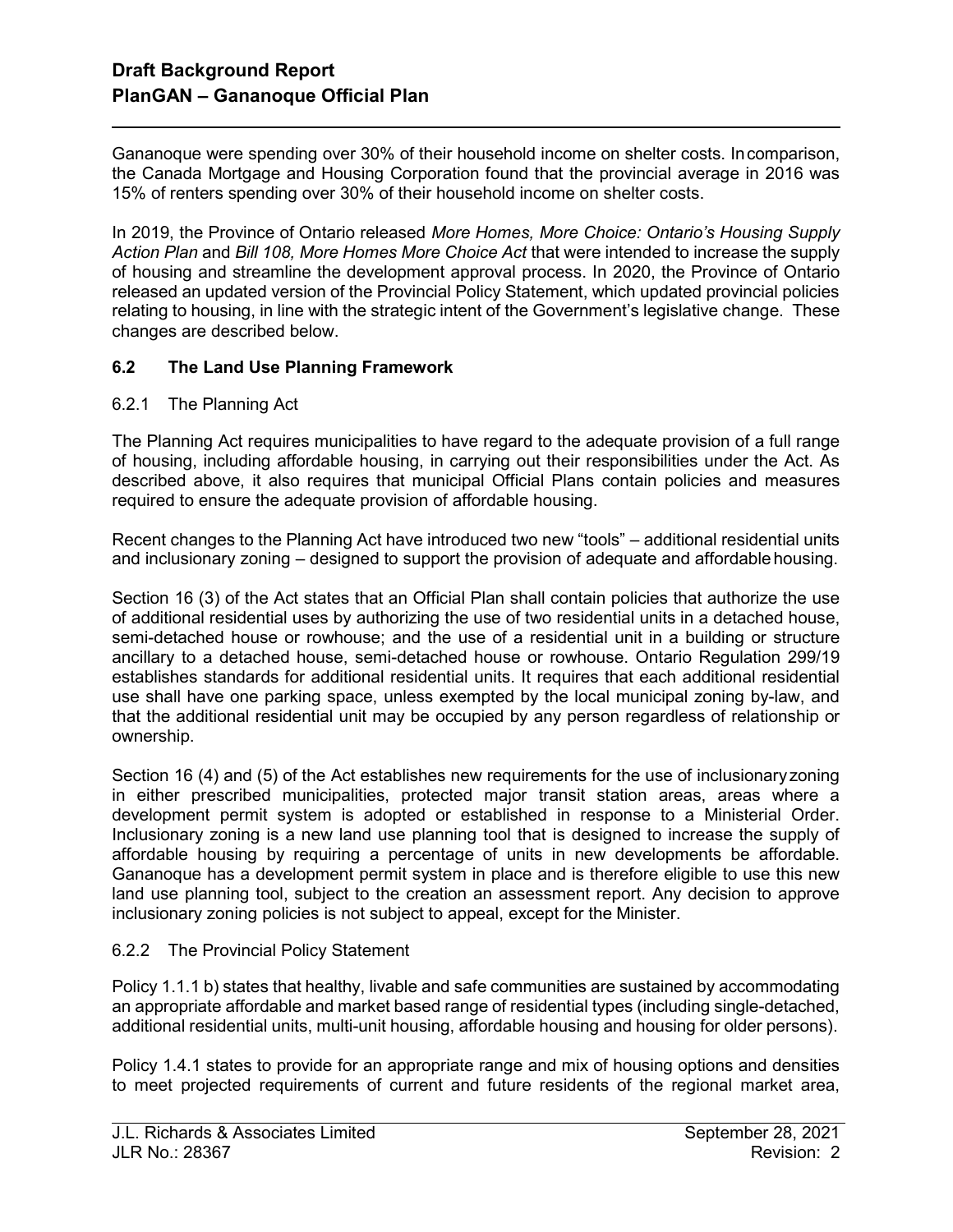l

planning authorities shall: maintain at all times the ability to accommodate residential growth for a minimum of 15 years through residential intensification and redevelopment and, if necessary, lands which are designated and available for residential development; and maintain at all times where new development is to occur, land with servicing capacity sufficient to provide at least a three-year supply of residential units.

Policy 1.4.3 states that planning authorities shall provide for a mix of housing options and densities to meet project market-based and affordable housing needs of current and future residents of the regional market area by:

- a) establishing and implementing minimum targets for the provision of housing which is affordable to low and moderate income households and which aligns with applicable housing and homelessness plans;
- b) permitting and facilitating:
	- 1. all housing options required to meet the social, health, economic and well-being requirements of current and future residents, including special needs requirements and needs arising from demographic changes and employment opportunities; and
	- 2. all types of residential intensification, including additional residential units, and redevelopment in accordance with policy 1.1.3.3;
- c) directing the development of new housing towards locations where appropriate levels of infrastructure and public service facilities are or will be available to support current and projected needs;
- d) promoting densities for new housing which efficiently use land, resources, infrastructure and public service facilities, and support the use of active transportation and transit in areas where it exists or is to be developed; …
- f) establishing development standards for residential intensification, redevelopment and new residential development which minimizes the cost of housing and facilitate compact form, while maintaining appropriate levels of public health and safety.

#### 6.2.3 The Official Plan

The Official Plan contains a comprehensive set of policies that are designed to promote an adequate and affordable range of housing opportunities. The Official Plan's Lowertown policies allow for low, medium and high density residential uses. The Official Plan's sustainable residential neighbourhood policies are intended to preserve and consolidate existing residential neighbourhoods and to provide for new residential opportunities through intensification and redevelopment of vacant buildings to allow a mix of commercial and residential uses. The sustainable residential policies permit a full range of dwelling types and provide direction on compatibility, infill, servicing, energy efficiency, residential densities, development criteria for higher density residential development, access and housing supply and affordability.

#### 6.3 Conclusion

The Official Plan includes a comprehensive set of policies to guide the delivery of adequate and